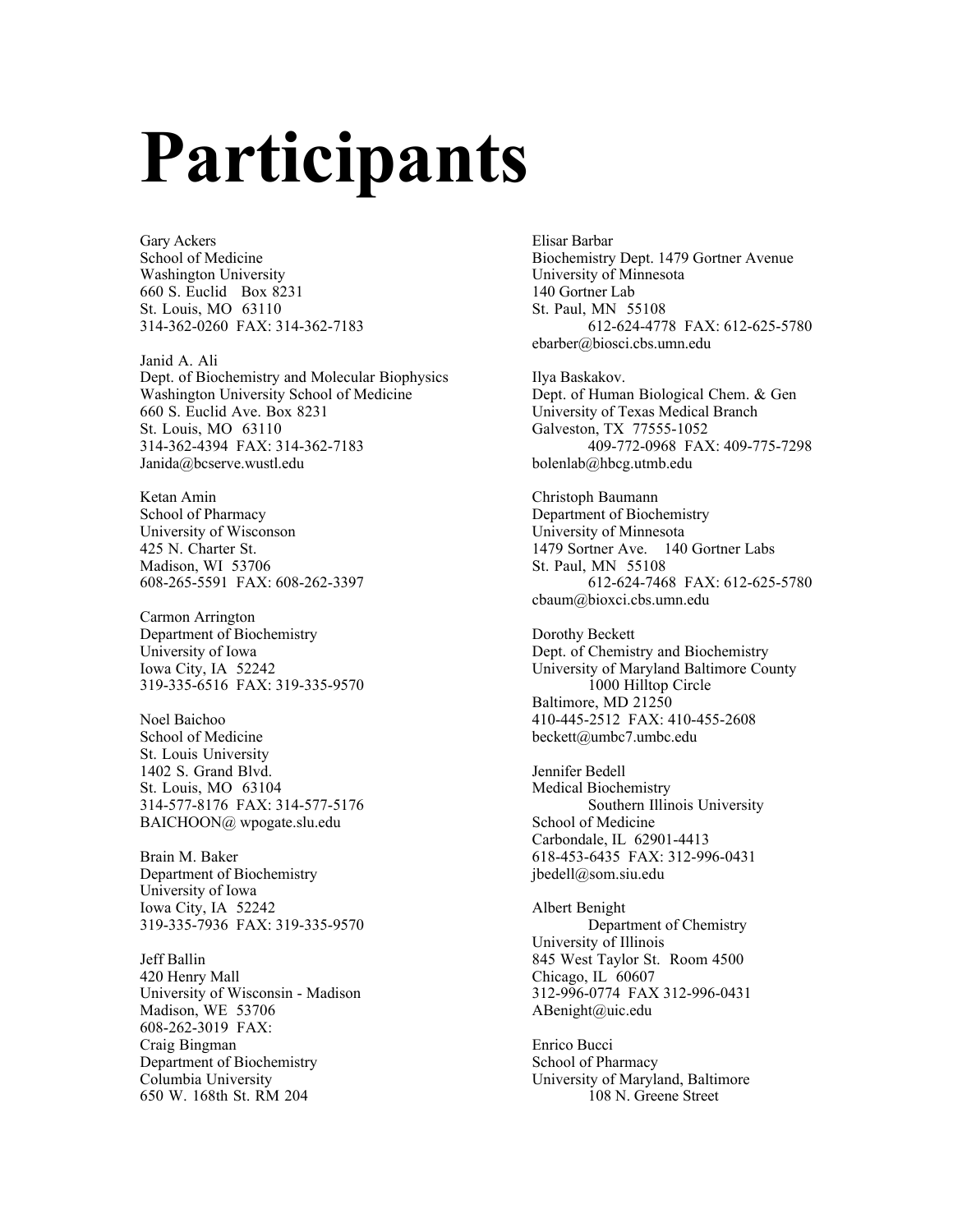New York, NY 10032 Baltimore, MD 21201 bingman@conuex.hhmi.columbia.edu

Keith Bjornson<br>
Dept. of Biochem & Molecular Biophysics<br>
Department of Chemistry Dept. of Biochem & Molecular Biophysics Washington University School of Medicine Johns Hopkins University<br>660 S. Euclid Ave. Box 8231 3400 N. Charles Street 660 S. Euclid Ave. Box 8231 3400 N. Charles Street<br>St. Louis. MO 63110 Baltimore, MD 21218 bjovnson@bcserv.wustl.edu yueyvb@jhunix.hef.jhu.edu

Wayne Bolen John Carra<br>
Dept. of HBC & G Biology De Dept. of HBC & G Biology Department<br>
UT Medical Branch<br>
UT Medical Branch<br>
Biology Department<br>
Biology Department 5.154 A Medical Research Bldg. -400 N. Charles Street 409-772-0754 FAX: 409-747-4751 5213 wbolen@hbcg.utmb.edu jhc@kelvin.bio.jhu.edu

Olga Boudker Jonathan Chaires Department of Biology<br>
Johns Hopkins University<br>
University<br>
University<br>
Of Mississippi Me 3400 N. Charles Street 2500 North State Street<br>Baltimore, MD 21218 Jackson, MS 39216 410-516-7742 FAX: 410-516-6469 olga@biocal2.bio.jhu.edu chaires@fiona.umsmed.edu

Christie Brouillette Clay Clark UAB/CMC 660 S. Euclid Ave. Box 8231 1918 University Blvd St. Louis, MO 63110 Brouillette@hera.cmc.uab.edu

School of Pharmacy Georgia Institute of Technology University of Wisconson **Atlanta**, GA 30332-0400 Madison, WI 53706 608-265-5591 FAX: 608-262-3397 Jack Correia mpb@pharmacy.wisc.edu Department of Biochemistry

Elizabeth Courtenay Gayatri Desai 600 S. Brearly t. #1B School of Pharmacy<br>
University of Wisconsin<br>
University of Wisconsin Madison, WI 53703 425 N. Charter Street 608-262-3019 FAX: 608-262-3453 Madison, WI 53706 courtenay@poly.biochem.wisc.edu 608-265-5591 FAX: 608-262-3397

212-305-1846 FAX: 212-305-7377 410-706-6380 FAX: 410-706-7390 Baltimore, MD 21218 314-362-4394 FAX: 314-362-4153 410-516-7447 FAX: 410-516-8420 Johns Hopkins University Galveston, TX 77555-1052<br>409-772-0754 FAX: 409-747-4751<br>410-516-6037 FAX'' 410-516-University of Mississippi Medical Center Baltimore, MD 21218<br>410-516-7742 FAX: 410-516-6469<br>601-984-1523 FAX: 601-984-1501 290 BHSB Dept. of Biochem. & Mol. Biophy. Birmingham, AL 35294-0005. 314-362-3342 FAX: 314-362-7183 205-975-5469 FAX: 205-934-0480 clark@biochem.wustl.edu Tina Conti Martha Brown School of Chemistry & Biochemistry 425 N. Charter Street 404-894-8338 FAX: 404-894-7452 University of Mississippi Medical Center 2500 North State Street Jackson, MS 39216 601-984-1522 FAX: 601-984-1501

University of Wisconsin University of Wisconsin gvdesai@Students.wisc.edu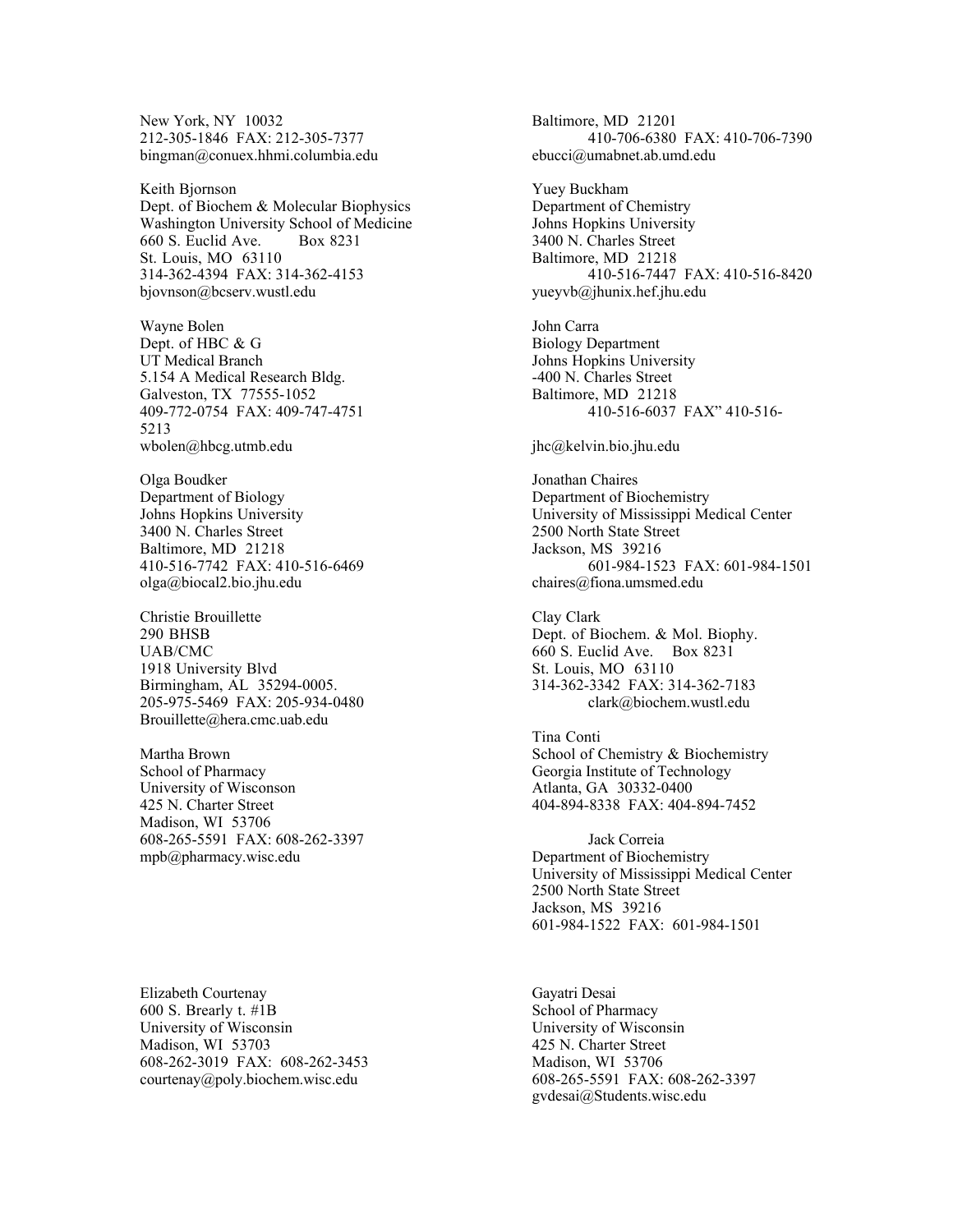Quoc Dang Dept. of Biochemistry & Mol. Biophysics Michael Doyle<br>Washington Univ. School of Medicine Macormolecula Box 8231 SmithKline Beecham Pharmaceuticals St. Louis, MO 63110 709 Swedeland Road, P. O. Box 1539<br>314-362-4187 FAX: 314-362-7183 King of Prussia. PA 19406-0 dang-q@caesar.wustl.edu 610-270-7015 FAX: 610-270-4091

Numukumda Darboe Department of Chemistry David Draper University of Mississippi Department of Chemistry<br>
University, MS 38677<br>
University, MS 38677 601-232-7732 FAX: 601-232-7300 Baltimore, MD 21218

Paul Darling Dept. of Biochemistry & Molecular Biophysics<br>
Washington University School of Medicine<br>
Department of Biochemistry Washington University School of Medicine 660 S. Euclid Box 8231 University of Iowa St. Louis, MO 63110 Iowa City, IA 52242<br>314-362-2974 FAX: 314-362-7183 319-335-793 darlingp@bcserv.wustl.edu stephen-edgcomb@uniowa.edu

Enrico De Cera Steve Edmondson Dept. of Biochemistry & Mol. Biophysics Medical Biochemistry Washington Univ. Medical School Southern Illinois University<br>Box 8231 School of Medicine St. Louis, MO 63110 Carbondale, IL 62901-4413 enrico@caesar.wustl.edu sedmondson@som.siu.edu

Gregory DeKaster Maurice Eftind<br>Department of Biochemistry Department of Chemistry Department of Biochemistry University of Iowa **University of Mississippi** 319-335-6516 FAX: 319-335-9570

Ilia Denisov Carolyn Fitch Dept of Biochemistry & Molecular Biophysics Department of Biophysics Washington University School of Medicine Johns Hopkins University<br>660 S. Euclid Ave. Box 8231 3400 N. Charles Street  $660$  S. Euclid Ave. Box 8231 St. Louis, MO 63110 Baltimore, MD 21218 314-362-4641 FAX 410-516-4497 FAX: 410-516-4118 ilia@gka715.wustl.edu carolyn@gibbs.bph.jhu.edu

William Forysth David Giedroc University of Iowa<br>
Iowa City, IA 52242<br>
College Station, TX 77 randy@adrisris.biochem.uiowa.edu giedroc@bioch.tamu.edu

Ernesto Freire Thomas Gluick Department of Biology Department of Chemistry Johns Hopkins University Johns Hopkins University 3400 N. Charles St. 34th & N. Charles St.

Macormolecular Sciences Department King of Prussia, PA 19406-0939 doyleml%fhvax.dnet@sb.com

Johns Hopkins University mdarboe@olemiss.edu 410-516-7448 FAX: 410-516-8420 draper@jhunix.hcf.jhu.edu

319-335-7936 FAX: 319-335-9570

School of Medicine 314-362-4185 FAX: 314-362-7183 618-453-6435 FAX: 618-453-6640

Iowa City, IA 52242<br>
319-335-6516 FAX: 319-335-9570<br>
319-335-6516 FAX: 319-335-9570<br>
601-232-7301 FAX: 601-232-7300 greg@adriris.biochem.criowa.edu chmre@cotton.vislab.olemiss.edu

Department of Biochemistry Dept. of Biochemistry and Biophysics College Station, TX 77843-2128 319-335-6516 FAX: 319-335-9570 409-845-4231 FAX: 409-862-4718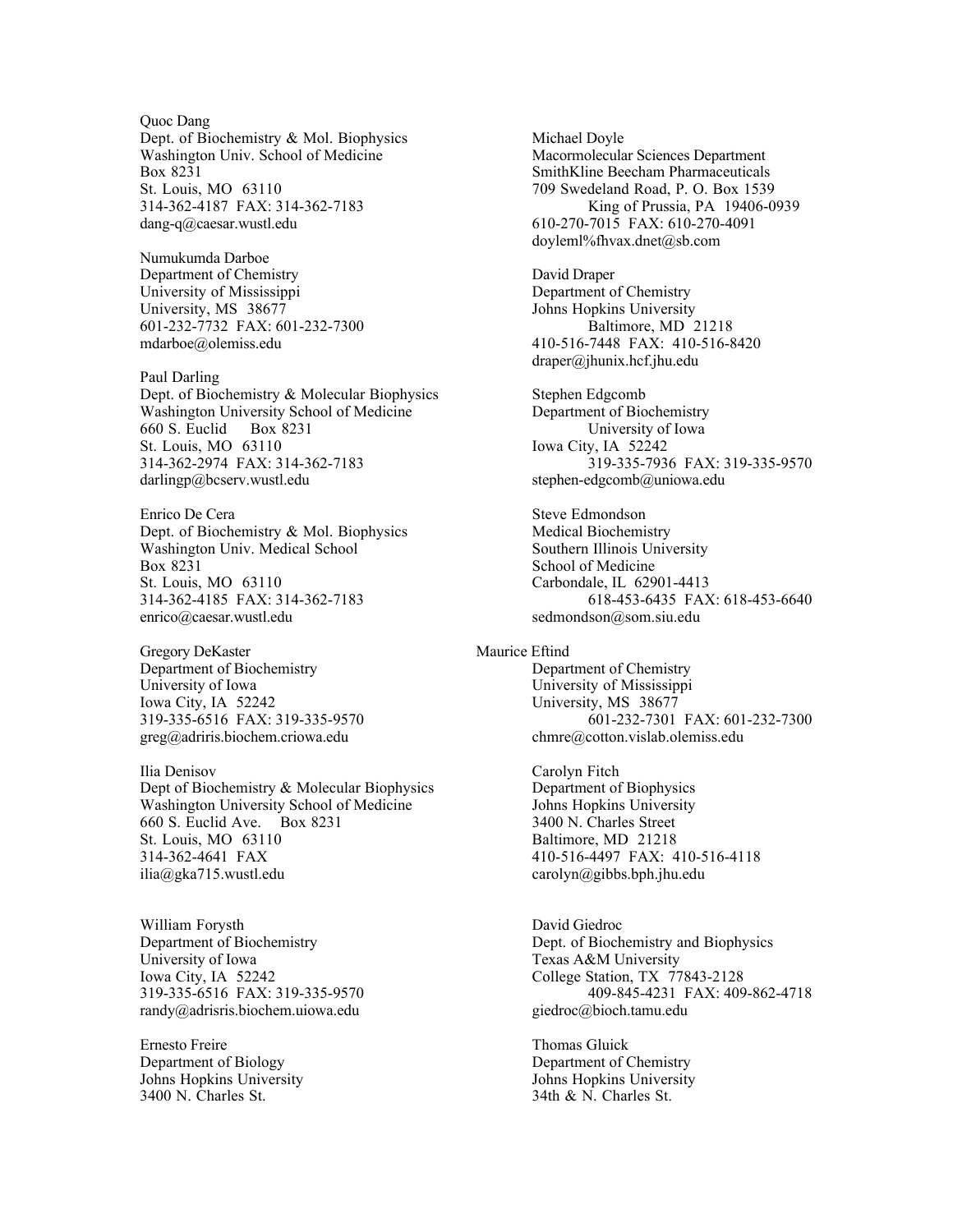Baltimore, MD 21218 Baltimore, MD 21218

Vladimir Frolov Duane Grandgenett 425 N. Charter Street Institute of Molecular Virology Madison, WI 53706 3681 Park Avenue VXF@Pharmacy.wisc.edu grandgdp@sluvca.slu.edu

Kelly Frye David Graves<br>
425 N. Charter Street Contract Contract Contract Contract Contract Department of University of Wisconsin<br>
Madison, WI 53706<br>
University, MS 38677<br>
University, MS 38677 KFJ@pharmacy.wisc.edu graves@graves.chem.olemiss.edu

Bertrand Garcia-Moreno Razmic Gregorian 3400 N. Charles 660 S. Euclid Ave. Box 8231<br>Baltimore, MD 21218 314-362-4394 FAX: 314-364bertran@gibbs.bph.jhu.edu

Henry Gering 425 N. Charter St. 108 N. Green St., BRF Rm. 239<br>
University of Maryland, Baltimore<br>
Madison, WI 53706 Universityof Maryland, Baltimore 410-706-6629 FAX: aogirillo@students.wisd.edu

Resi Gerstner Zygmunt Gryczynski Department of Chemistry 108 N. Green St., BRF Rm. 239 Baltimore, MD 21218 zgryczyn@unabnet.ab.umd.edu 410-516-7447 FAX: 410-516-8420 resi @jhunix.hcf.jhu.edu

Enriqueta Guinto Jovencio Hilario School of Medicine Department of Chemistry Washington University<br>
Box 8231 845 West Taylor St.<br>
845 West Taylor St. St. Louis, MO 63110 juinto@caesar.wustl.edu jovencio@uic.edu

Harry Guttman Vincent Hilser University of Wisconsin Johns Hopkins University 608-262-3019 FAX: 608-262-3453 Baltimore, MD 21218

410-516-7743 FAX: 410-516-6469 410-516-7447 FAX: 410-516-8420 bcc@biocal2-bio.jhu.edu tcg@taina.chm.jhu.edu University of Wisconsin St. Louis Univ. Health Sciences Center 608-265-5591 FAX: 608-262-3397 314-577-8411 FAX: 314-577-8406 Department of Chemistry University, MS 38677 608-265-2599 FAX: 608-262-3397 601-232-7732 FAX: 601-232-7300 Department of Biophysics Dept. of Biochemistry & Mol. Biophysics Johns Hopkins University Washington University School of Medicine Baltimore, MD 21218 314-362-4394 FAX: 314-364-4153 410-516-4497 FAX: 410-516-4118 pascal@bcserv.wustl.edu Addy Grillo Baltimore, MD 21201 608-265-5591 FAX: 608-262-3397 Johns Hopkins University University of Maryland, Baltimore 3400 N. Charles Street 410-706-6629 FAX: 410-706-7390

845 West Taylor St. Room 4500<br>Chicago, IL 60607 314-362-4187 FAX: 314-362-7183 312-413-3697 FAX: 312-996-0431

1101 University Ave. Dept. of Giology and Biocalorimetry Center Madison, WI 53708 3400 N. Charles Street Mudd Hall Rm 107 Guttman@chem.wisc.edu 410-516-7447 FAX: 410-516-6469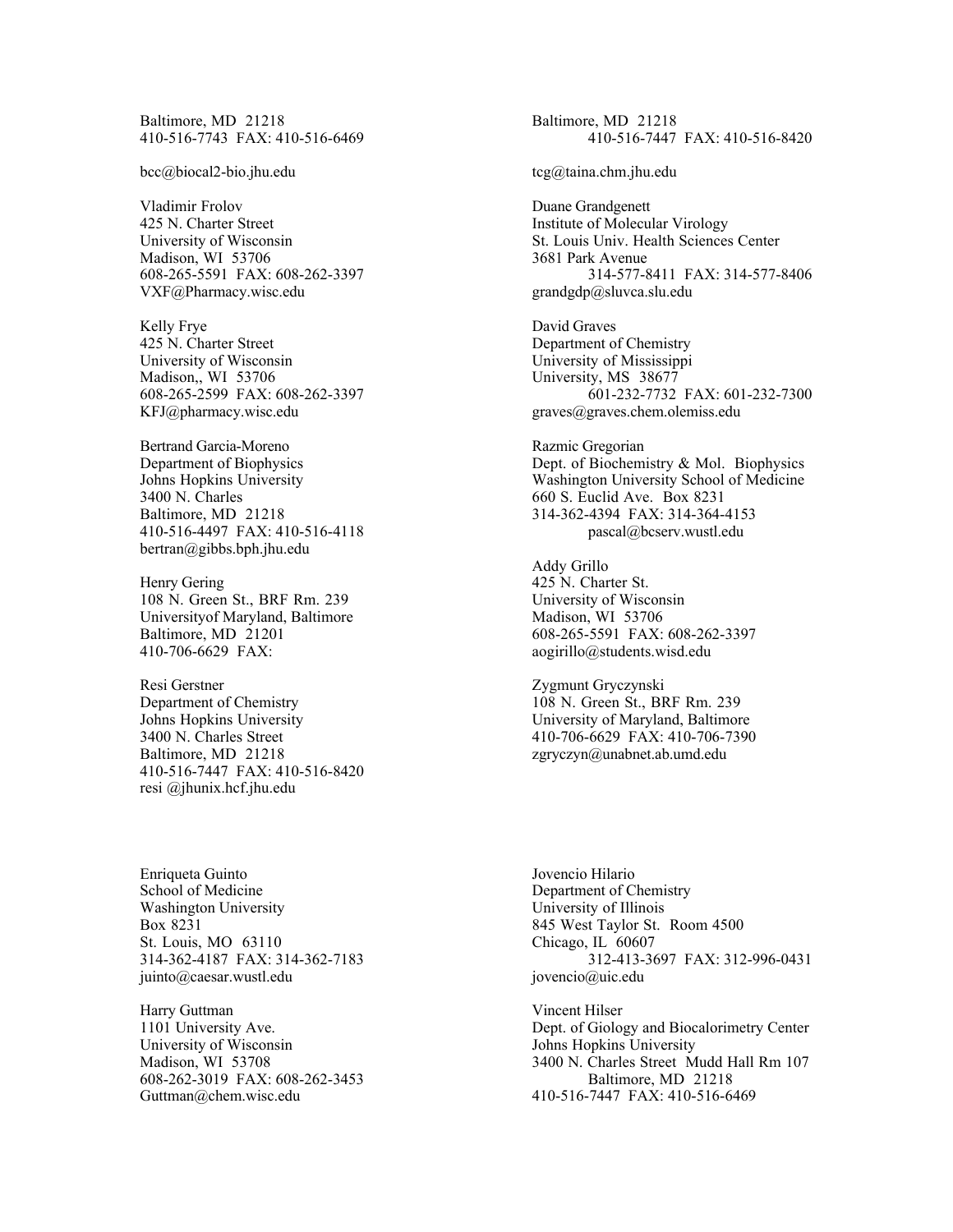Kathleen Hall Department of Molecular Biophysics Sydny Hoeltzi Medicine St. Louis, MO 63110 660 S. Euclid Box 8231 314-362-4196 FAX: 314-362-7183 St. Louis, MO 63110 hall@bionmr3.wustl.edu 314-362-3342 FAX: 314-362-7183

Xu Han Dept. of Biochemistry & Cell Biology Jo Holt 713-527-4936 FAX: 713-285-5154 St. Louis, Mo 63110 han@bioc.rice.edu 314-362-4406 FAX: 314-362-7183

Tonya Hendrix Department of Biophysics<br>
Johns Hopkins University<br>
Dept. of Biocher Baltimore, MD 21218 660 S. Euclid Ave. Box 8231<br>410-516-6037 FAX: 410-516-5213 5t. Louis, Mo 63110 410-516-6037 FAX: 410-516-5213

Preston Hensley Department of Macromolecular Sciences, UE-0447B Roxana Ionescu SmithKline Beecham Pharmaceuticals Department of Chemistry<br>
709 Swedeland Road<br>
University of Mississippi King of Prussia, PA 19406-0939 University, MS 38677 610-270-7887 FAX: 610-270-4091 601-232-7561 FAX: 601-232-7300 c Preston Hensley@SBPHRD.COM

St. Louis University 660 S. Euclid Box 8231 1402 S. Grand St. Louis, MO 63110<br>St. Louis, MO 63104 314-362-4416 FAX: 3 heydukt@wpogate.stu.edu

Lisa Klumb Tom Laue Center for Bioengineering Rudman-379 BMB University of Washington University of New Hampshire Box 357962 Durham, NH 03824-3544 206-543-1462 FAX: 206-685-4434 tml@hopper.unh.edu klumb@u.washington.edu

Lubomir Kovac Department of Biophysics: 608 WBSB Dept. of Human Biological Chemistry & Genetics Johns Hopkins University University of Texas Medical Branch 725 North Wolfe Street<br>
Medical Research Building<br>
Baltimore, MD 21205 Medical Research Building Galveston, TX 77555-1055 410-955-8388 FAX: 410-955-0637 409-772-1725 FAX: 409-772-4298 shonda@groucho.med.jhu.edu

Alexander Kozlov Likun Li

vince@biocal2.bio.jhu.edu Washington University Medical School Dept. of Biochemistry & Mol. Biophysics 660 S. Euclid Box 8231 Washington University School of sydney@biochem.wustl.edu Rice University **Dept. of Biochemistry & Mol. Biophysics** 6100 S. Main Washington University School of Medicine<br>Houston, TX 77251 660 S. Euclid Ave. Box 8231  $660$  S. Euclid Ave. Box 8231 holt@bcserv.wustl.edu Dept. of Biochemistry & Mol. Biophysics 3400 N. Charles St. Washington University School of Medicine tonya@kelvin.bio.jhu.edu 314-362-2974 FAX: 314-362-7183 huang@gka715.wustl.edu University of Mississippi Alexandra Klinger Tomasz Heyduk **Dept.** of Biochemistry & Mol. Biophysics School of Medicine Washington University School of Medicine 314-362-4416 FAX: 314-362-7183 314-577-8152 FAX: 314-577-8176 klingera@bcserv.wustl.edu Seattle, WA 98195 603-862-2459 FAX: 603-862-4013 Shonda Leonard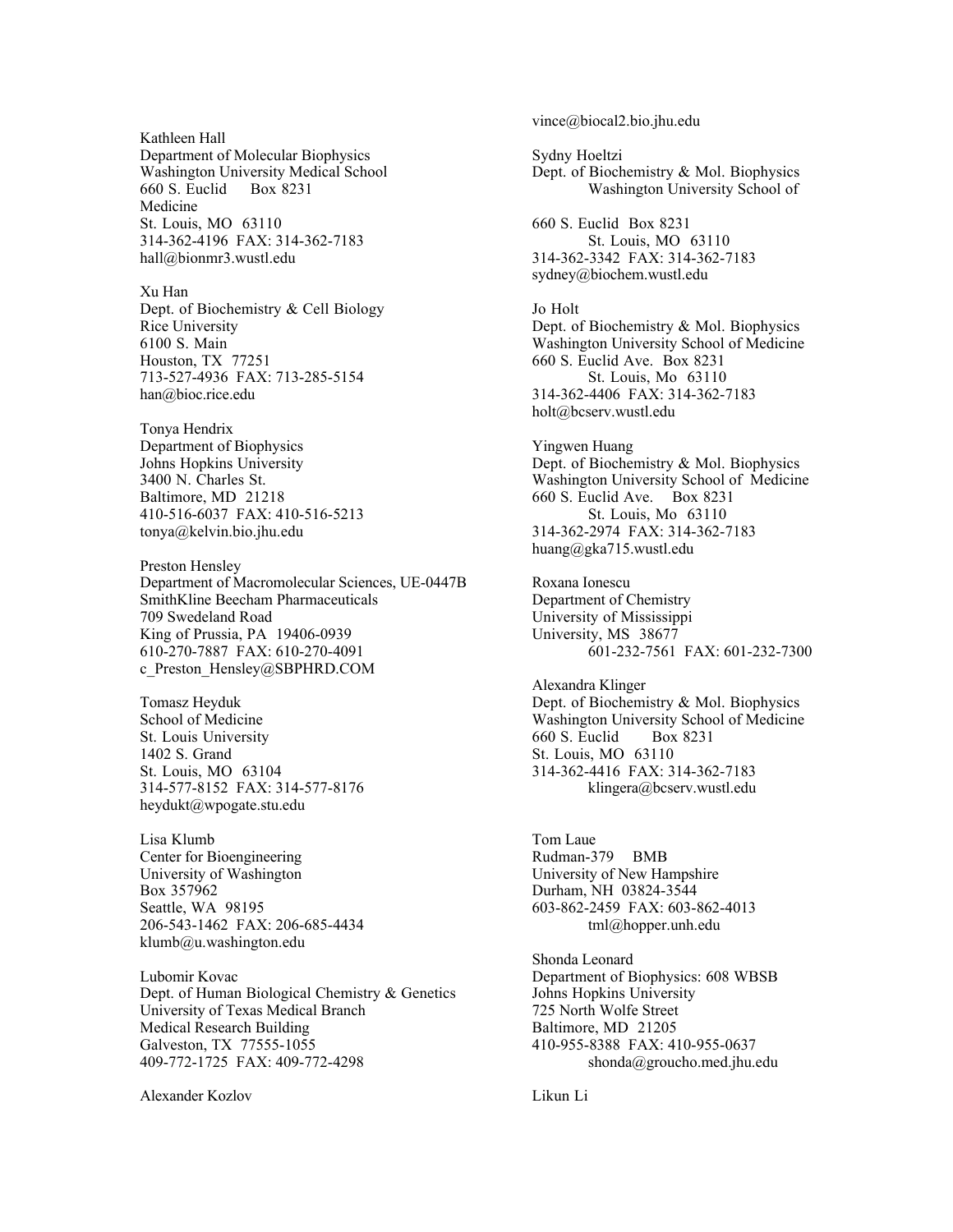Biochemistry and Molecular Biophysics Department of Biochem. & Cell Biology Washington University School of Medicine Rice University<br>
660 S. Euclid Ave. Box 8231 Houston, TX 77251  $660$  S. Euclid Ave. Box 8231 St. Louis, MO 713-527-4936 FAX: 713-285-5365 314-362-4394 FAX: 314-362-4153 lkl@bioc.rice.edu kozlov@bcserv.wustl.eeu

Dept. of Biochemistry & Molecular Biophysics University of Minnesota Washington University School of Medicine 1479 Gortner Ave. 660 S. Euclid Ave.<br>St. Louis. MO 63110 612-624-4938 FAX: 314-362-4197 FAX: 314-362-4153 licata@limerick.cbs.umn.edu kranzj@mbb.wustl.edu

Maxwell Krem **Department of Chemistry** Dept. of Biochemistry and Molecular Biophysics University of Mississippi<br>Washington University School of Medicine University, MS 38677 Washington University School of Medicine 660 S. Euclid Ave., Box 8231 601-232-7732 FAX: 601-232-7300 St. Louis, MO 63110-1093 314-362-4123 FAX: 314-362-7183 Sharon Lobert mmkrem@artsei.wustl.edu School of Nursing

Frithjof Kuntze 2500 North State Street Department of Biophysics Jackson, MS 39216 Baltimore, MD 21218 410-516-4498 FAX: 410-516-4118 Irene Luque  $kuntze@gibbs.bph.jhu.edu$ 

Department of Biophysics Baltimore, MD 21218 Baltimore, MD 21205-2185 irene@biocal@.bio.jhu.edu 410-955-1210 FAX: 410-955-0637 ed.Lattman@qmail.bs.jhu.edu Luis Marky<br>
Department of Chemistry<br>
Department of B 4 Washington Place, Room 514 1300 Morris Ave.<br>
New York, NY 10003 Bronx, NY 10461 New York, NY 10003

Lynelle Martinez Markos Moraitis U. Miani School of Medicine P. O. Box 016430 Houston, TX 77251 305-243-3189 FAX: 305243-5931 lmartinez@newssun.med.miami.edu

3681 Park Ave. 219-631-8412 St. Louis, MO  $63110$  mossing@nd.edu

Vince LiCata James Kranz Biochemistry Department 612-624-4938 FAX: 612-625-5780 Ching-Yi Lien University of Mississippi Medical Center Johns Hopkins University 601-984-1852 FAX: 601-984-1501<br>3400 N. Charles slobert@fiona.umsmed.edu slobert@fiona.umsmed.edu Johns Hopkins University Eaton Lattman 3400 N. Charles Street Mudd Hall 107 Johns Hopkins Medical School 410-516-8433 FAX: 410-516-6469 Department of Biochemistry New York University Albert Einstein College of Medicine 212-998-8755 FAX: 212-260-7905 718-430-3180 FAX: 718-430-8565 marky@acf2.nyu.edu mollah@murex.bioc.aecom.yu.edu Dept. of Physics and Biophysics Dept. of Biochemistry & Cell Biology<br>
U. Miani School of Medicine Rice University Miami, FL 33101 713-527-4936 FAX: 713-285-5365<br>305-243-3189 FAX: 305243-5931 markos@owlnet.rice.edu Mike Mossing Mark McCord Dept. of Biological Sciences Health Science Center University of Notre Dame St. Louis University Notre Dame, IN 46556-5645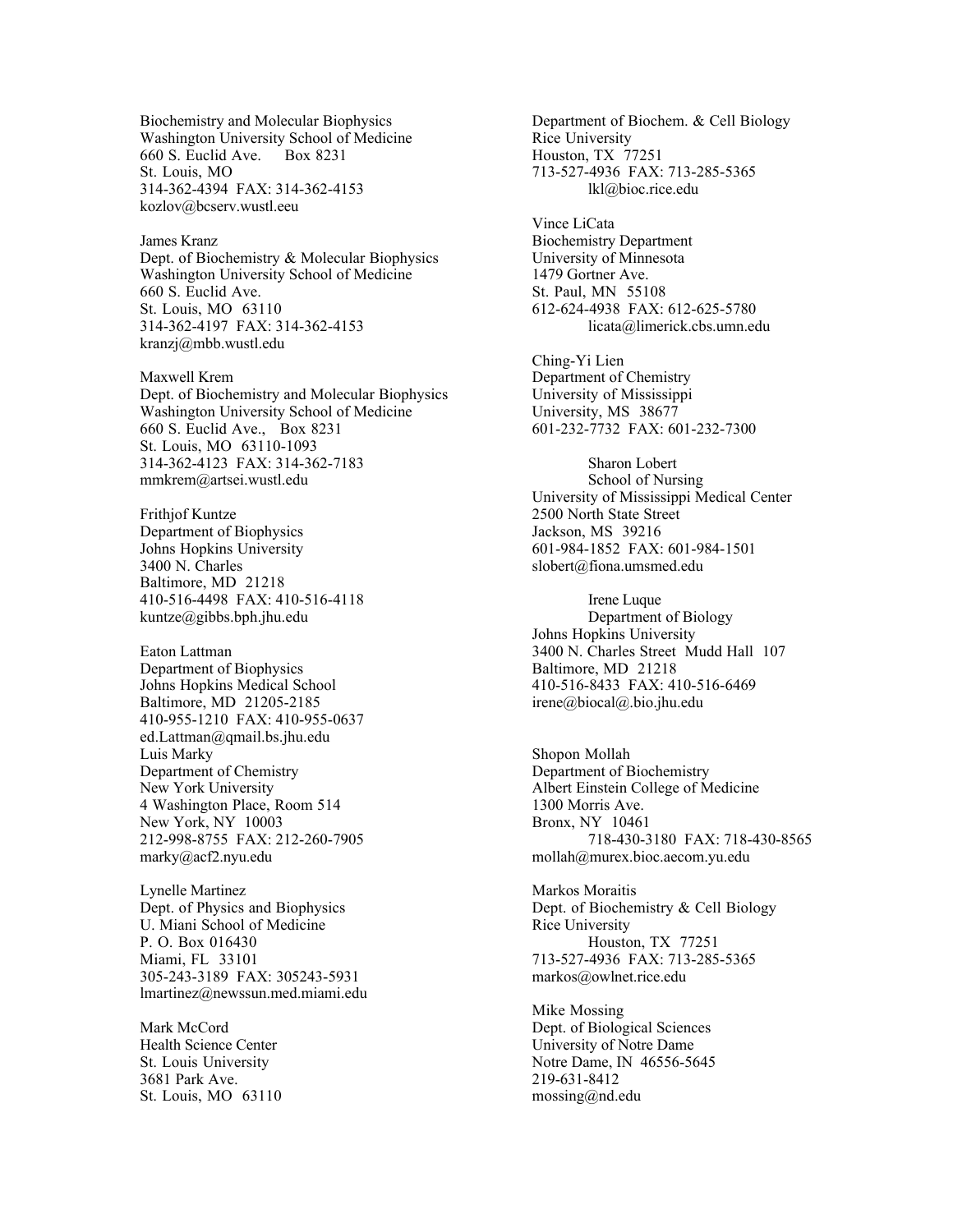314-577-8411 FAX: 314-577-8406 mccordmw@sluvca.stu.edu Peter Munro

Medical Biochemistry 660 S. Euclid Ave, Box 8231<br>Southern Illinois University 660 S. Euclid Ave, Box 8231 Southern Illinois University Carbondale, IL 62901-4413 peter@gka715.wustl.edu 618-453-6435 FAX: 618-453-6440 bmccrary@som.siu.edu Kenneth Murhpy

Lori McFail-Isom Universiyt of Iowa School of Chemistry & Biochemistry Iowa City, IA 52242 Georgia Tech 319-335-8910 FAX: 319-335-9570<br>Atlanta, GA 30332-0400 <br>k-murphy@uiowa.edu Atlanta, GA 30332-0400 770-439-2158 FAX: 404-894-7452 gt25756@prism.gatech.edu Murad Nazal

Department of Biochemistry Box 8231 University of Wisconsin-Madison<br>
St. Louis, MO 63110 Madison, WI 53706 murad@caravaggio.wustl.edu 608-262-3019 FAX: 608-262-3453 melcher@biochem.wisc.edu Haihong Ni

Building 8 Room 226 Madison, WI 53706 301-496-3604 FAX: 301-402-0240 minton@helix.nih.gov

Mike O'Hearn Ana Razynska University of Maryland, Baltimore Baltimore, MD 21201 Baltimore, MD 21201 moherane@umabnet.ab.umd.edu arazynsk@unabnet.ab.umd.edu

Richard Owczarzy Luis Reynaldo Department of Chemistry University of Illinois<br>
845 West Taylor St. Room 4500<br>
3400 N. Charles St. 845 West Taylor St. Room 4500<br>Chicago, IL 60607 rowcza1evic.edu reynaldo@hjhumx.jef.jhu.ed

Susan Pedigo Peter Riccelli Dept. of Molecular Biology Department of Chemistry Vanderbilt University University University of Illinois 615-322-2840 FAX: 615-343-6707 pedigosd@ctrvax.vanderbilt.edu peter.v.riccelli@uic.edu

Victoria Petkava and and a structure and a structure and a structure and a structure and a structure and a structure  $\mathbf{A}$ Department of Biochemistry & Mol. Biophysics Dept. of Biochemistry

Dept. of Biochem. & Molecular Biophysics Bradford McCrary Washington University School of Medicine School of Medicine 314-362-4641 FAX: 314-362-7183

Department of Biochemistry

Department of Biochemistry Sonya Melchor Washington University School of Medicine 420 Henry Mall 314-362-4123 FAX: 314-362-7183

Chemistry Department Allen Minton University of Wisconsin-Madison NIH 608-262-3019 FAX: 608-262-0381 ni@fozzi.chem.wisc.edu

108 N. Green st., BRF Rm. 239 108 N. Green St., RM BRF R. 239<br>
University of Maryland, Baltimore University of Maryland-Baltimore 410-706-6629 FAX: 410-706-7390 410-706-6629 FAX: 410-706-7390

Baltimore, MD 21218 312-413-3697 FAX: 312-996-0431 410-516-7447 FAX: 410-516-7447

Box 1820 - Station B<br>
Nashville, TN 37235<br>
Chicago, Il 60607<br>
Chicago, Il 60607 Nashville, TN 37235<br>
615-322-2840 FAX: 615-343-6707<br>
615-322-2840 FAX: 615-343-6707<br>
712-413-3697 FAX: 312-996-0431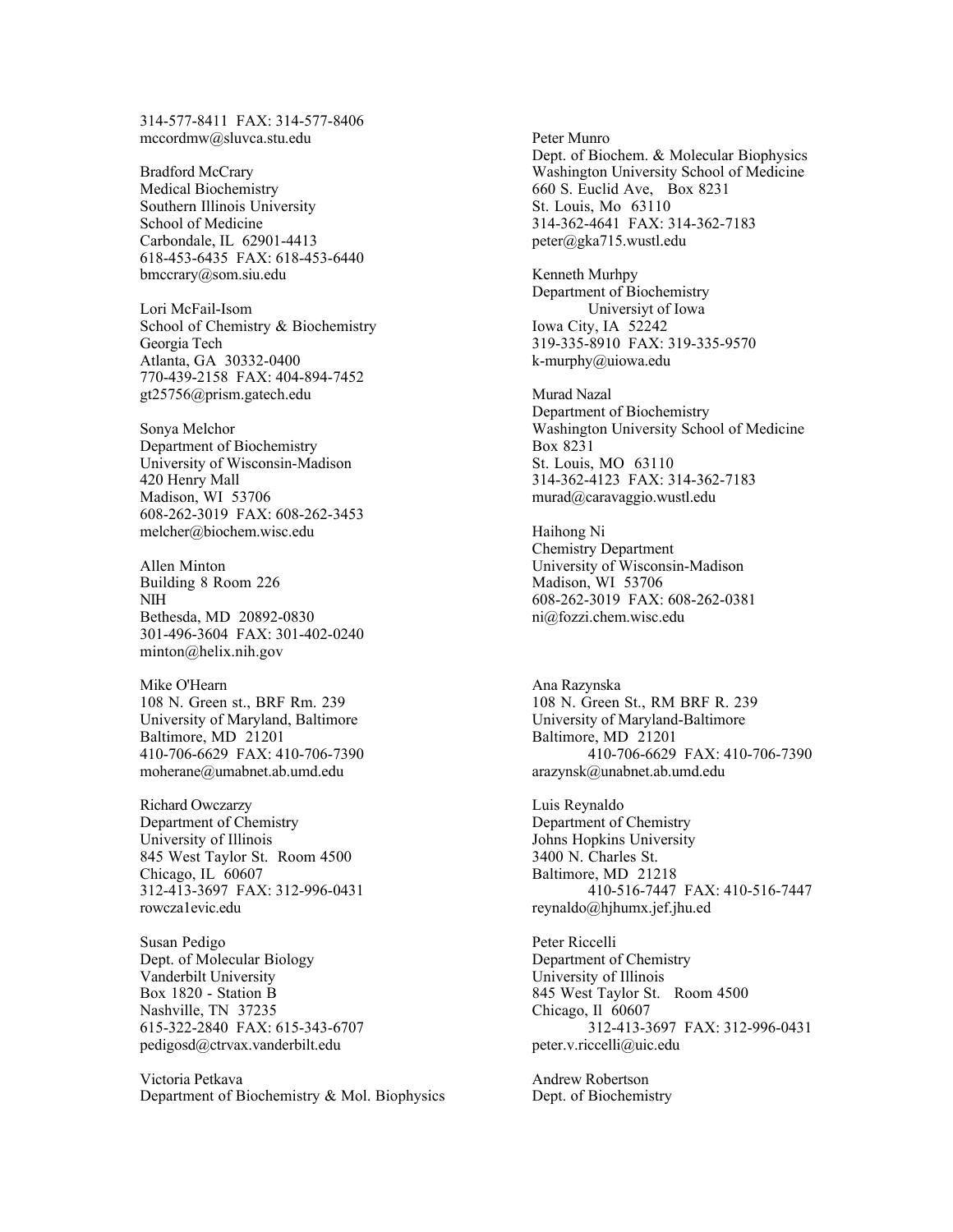Washington University School of Medicine University of Iowa 660 S. Euclid Box 8231 Iowa City, IA 52242<br>St. Louis, MO 63110 319-335-6575 FAX: 314-362-4416 FAX: 314-362-7183 andy-robertson@uiowa.edu victoria@bcserv.wustl.edu

Albert Einstein College of Medicine Box 8231 1300 Morris Ave. St. Louis, MO 63110 Bronx, NY 10461 314-362-4123 FAX: 314-362-7183 718-430-3180 FAX: 718-430-8565 michela@caesar.wustl.edu petri@aecom.yu.edu

Stefania Pucciarelli Department of Chemistry Department of Biology University of Wisconsin-Madison Johns Hopkins University<br>
3400 N. Charles St. Mudd Hall 107 Madison, WI 53706 3400 N. Charles St. Mudd Hall 107 Baltimore, MD 21218 608-262-3019 FAX: 608-262-3453 stefania@biocal2.bio.jhu.edu

Marni Raffaelle **Institute of Molecular Biology Institute of Molecular Biology** Department of Biochemistry University of Oregon University of Wisconsin-Madison<br>
Eugene, OR 97403 420 Henry Mall<br>Madison, WI 53706 1989 120 Henry Madison, WI 53706 120 Henry Madison, WI 53706 608-262-3019 FAX: 608-262-3453 raffaelle@Biochem.wisc.edu Paula Schlax Pat Stayton Department of Chemistry - Remsen Hall Bioengineering Johns Hopkins University<br>
3400 N. Charler Street<br>
3400 N. Charler Street<br>
357962 3400 N. Charler Street Baltimore, MD 21218 Seattle, WA 98195 pjschlax@jhuvms.hcf.jhu.edu stayton@bioeng.washington.edu

Michael Schurr Earle Stellwagen Department of Chemistry BG-10 Department of Biochemistry University of Washington University of Iowa 206-543-6681 FAX: 206-685-8665 schurr@chem.washington.edu cmdste@blue.weeg.uiowa.edu

Bianca Sclavi Nancy Stellwagen Department of Biochemistry Department of Biochemsitry Albert Einstein College of Medicine University of Iowa<br>
1300 Morris Park Ave.<br>
1300 Morris Park Ave. Bronx, NY 10461 319-335-7896 FAX: 319-335-9570 sclavi@aecom.yu.edu

Department of Chemistry University of Mississippi Weiss School of Natural Sciences University, MS 38677 Houston, TX 77251

319-335-6575 FAX: 319-335-9570 Michela Sabetta Victoria Petri Department of Biochemistry Department of Biochemistry Washington University Medical School Ruth Saecker 410-516-7742 FAX: 410-516-6469 rsaecker@vms2.macc.wisc.edu John Schellman  $john @jasi.uoregon.edu$ 410-516-7447 FAX: 410-516-8420 206-685-8148 FAX: 206-685-8256 Seattle, WA 98195<br>206-543-6681 FAX: 206-685-8665<br>206-543-6681 FAX: 206-685-8665<br>319-335-7915 FAX: 319-335-9570 Iowa City, IA 52242 718-430-3180 FAX: 718-430-8565 stellwag@blue.weeg.uiowa.edu Liskin Swint-Kruse Laura Ann Sealy<br>
Department of Chemistry<br>
Department of Chemistry<br>
Department of Chemistry<br>
Department of Chemistry 601-232-7561 FAX: 601-232-7300 713-527-4936 FAX: 713-285-5365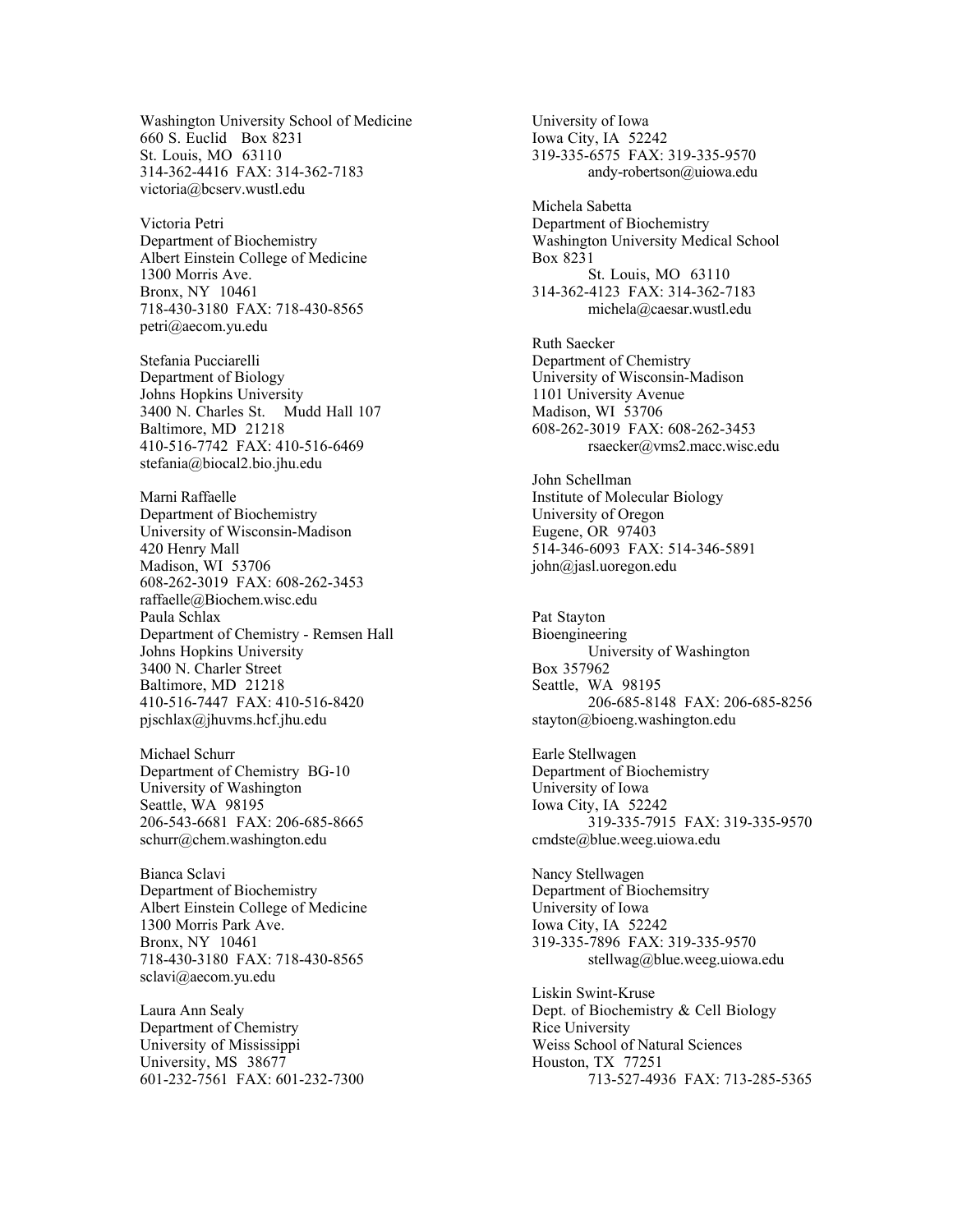Madeline Shea Kimberly Taylor University of Iowa Johns Hopkins University 51 Newton Road 3400 N. Charles St. 319-335-7885 FAX: 319-335-9570 madeline-shea@uiowa.edu kim@kelvin.bio.jhu.edu

John Shriver Oleg Tsodikov Medical Biochemistry **Department of Biochemistry** Department of Biochemistry Southern Illinois University<br>
School of Medicine<br>  $420$  Henry Mall School of Medicine 618-453-6479 FAX: 618-453-6440 jshriver@som.siu.edu tsodikov@poly.biochem.wisc.edu

Charles Spink George J. Turner<br>
Department of Chemistry Secretion Chemistry Sept. of Physics Cortland, NY 13054 P.O. Box 016430 607-753-2909 FAX: 607-753-2927 Miami, FL 33010

Peter Vallone Luyu Wang<br>
Department of Chemistry Separation Control Dept. of Bic 845 West Taylor St. Room 4500 Box 8231<br>Chicago, IL 60607 St. Louis. pvallol@uic.edu wang@ceasar.wustl.edu

Shyam Vangala Renjie Wang School of Pharmacy<br>
University of Wisconsin-Madison<br>
University of Wisconsin-Madison<br>
University of Department of Biophysics<br>
University of Wisconsin-Madison<br>
University of Wisconsin-Madison University of Wisconsin-Madison 425 N. Charter St. 3400 N. Charles Madison, WI 53705 3400 N. Charles Baltimore, MD 608-265-5591 FAX: 608-262-3397 svangala@macc.wisc.edu renjie@gibbs.bph.jhu.edu

Luminita Velea Roger Wartell Department of Chemistry School of Biology University of Mississippi Georgia Institute of Technology<br>
University MS 38677 Atlanta GA 30332 University, MS 38677 lvelea@olemiss.edu roger.wartell@biology.gatech.edu

Gediminas Vidugiris **Alison Watta** 425 N. Charter St. 265 BHSB<br>University of Wisconsin University of Wisconsin Madison, WI 53706 1918 University Blvd.

Alessandro Vindigni Dept. of Biochemistry and Mol. Biophysics Deryck Williams Washington University School of Medicine Dept. of Biochemistry & Mol. Biophysics

Department of Biochemistry Jenkins Department of Biophysics Iowa City, IA 52242<br>
319-335-7885 FAX: 319-335-9570<br>
319-335-7885 FAX: 319-335-9570<br>
410-516-6037 FAX: 410-516-5213

Carbondale, IL 62901-4413<br>
618-453-6479 FAX: 618-453-6440<br>
608-262-3019 FAX: 608-262-3453

Dept. of Physics and Biophysics SUNY-Cortland University of Miami School of Medicine 305-243-3189 FAX: 305-243-5931

Dept. of Biochemistry & Mol. Biophysics University of Illinois Washington University School of Medicine St. Louis, MO 63110 312-413-3697 FAX: 312-996-0431 314-362-4123 FAX: 314-362-7183

Baltimore, MD 21218<br>410-516-4498 FAX: 410-516-4118

601-232-5143 FAX: 601-232-7300 404-894-3735 FAX: 404-894-0519

University of Alabama Birmingham/CMC 608-265-2599 FAX: 608-262-3397 Birmingham, AL 35294-0005 gvidugir@facstaff.wisc.edu 205-934-8990 FAX: 205-934-0480 awatta@bmg.bhs.uab.edu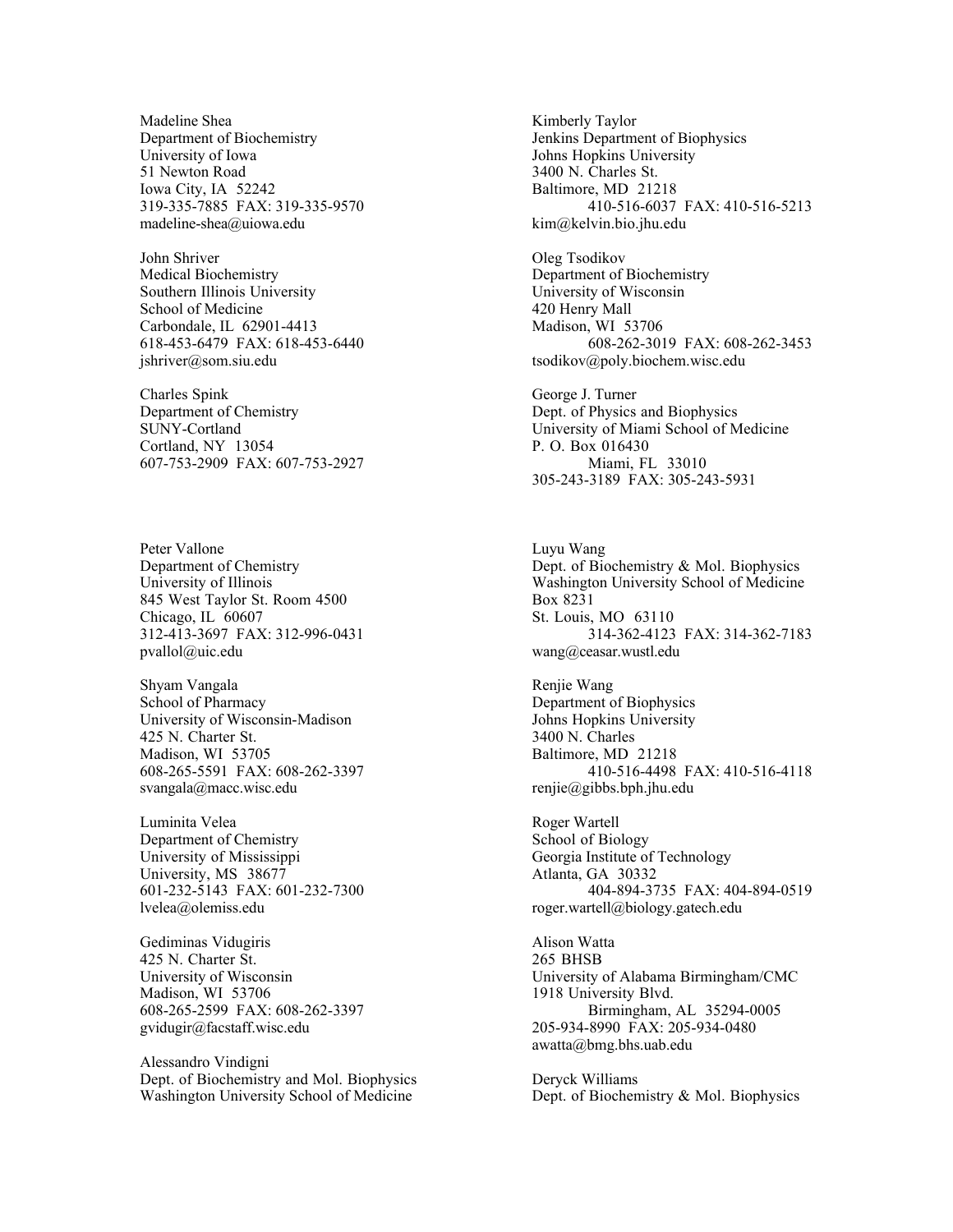St. Louis, MO 63110 660 S. Euclid Ave. Box 8231<br>314-362-4187 FAX: 314-362-7183 5t. Louis. Mo 63110 314-362-4187 FAX: 314-362-7183

Bojana Vulevic Department of Biochemistry Loren Williams University of Mississippi Medical Center School of Chemistry & Biochemistry<br>2500 North State Street Georgia Institute of Technology Jackson, MS 39216 **Atlanta**, GA 30332-0400

Timothy Wallace William Windsor<br>
Dept. of Biochemistry and Mol. Biophysics Structural Chemistry Department Dept. of Biochemistry and Mol. Biophysics Washington University School of Medicine Schering Plough Research Institute Box 8231 2015 Galloping Hill Road<br>St. Louis, MO 63110 Kentworth, NJ 07033 trwallac@artsci.wustl.edu william.windson@spcorp.com

Patrick Wintrode Jenkins Department of Biophysics Johns Hopkins University 3400 North Charles Street Baltimore, MD 21218 410-516-6037 FAX: 410-516-5213 patrick@kelvin.bio.jhu.edu

Sarah Woodson Dept. of Chemistry and Biochemistry University of Maryland College Park, MD 20742-2021 301-405-1836 FAX: 301-405-7956 sw74@umail.umd.edu

Diane Wycuff Biochemistry Department Rice University 6100 South Main Houston, TX 77005 713-327-4936 FAX: 713-285-5365 wycuff@bioc.rice.edu

Mingli Yang Dept. of Human Biological Chemistry & Genetics University of Texas Medical Branch Galveston, TX 77555-1052 409-772-0968 FAX: 409-772-4298 myang@marlin.utmb.edu

Qingyi Zeng Dept. of Biochemistry and Molecular Biophysics Washing University School on Medicine 660 South Euclid St. Louis, MO 63110 314-362-4197 FAX: 314-362-4153 zenga@bmb.wustl.edu

Box 8231 Washington University Medical School aee@caesor.wuste.edu 314-362-5252 FAX: 314-362-7183 djwillia@artsci.wustl.edu

Georgia Institute of Technology 601-984-1854 FAX: 601-984-1501<br>bojana@fiona.umsmed.edu download loren.williams@chemistry.gatech.edu loren.williams@chemistry.gatech.edu

Kentworth, NJ 07033 314-362-4123 FAX: 314-362-7183 908-298-3429 FAX: 908-298-4844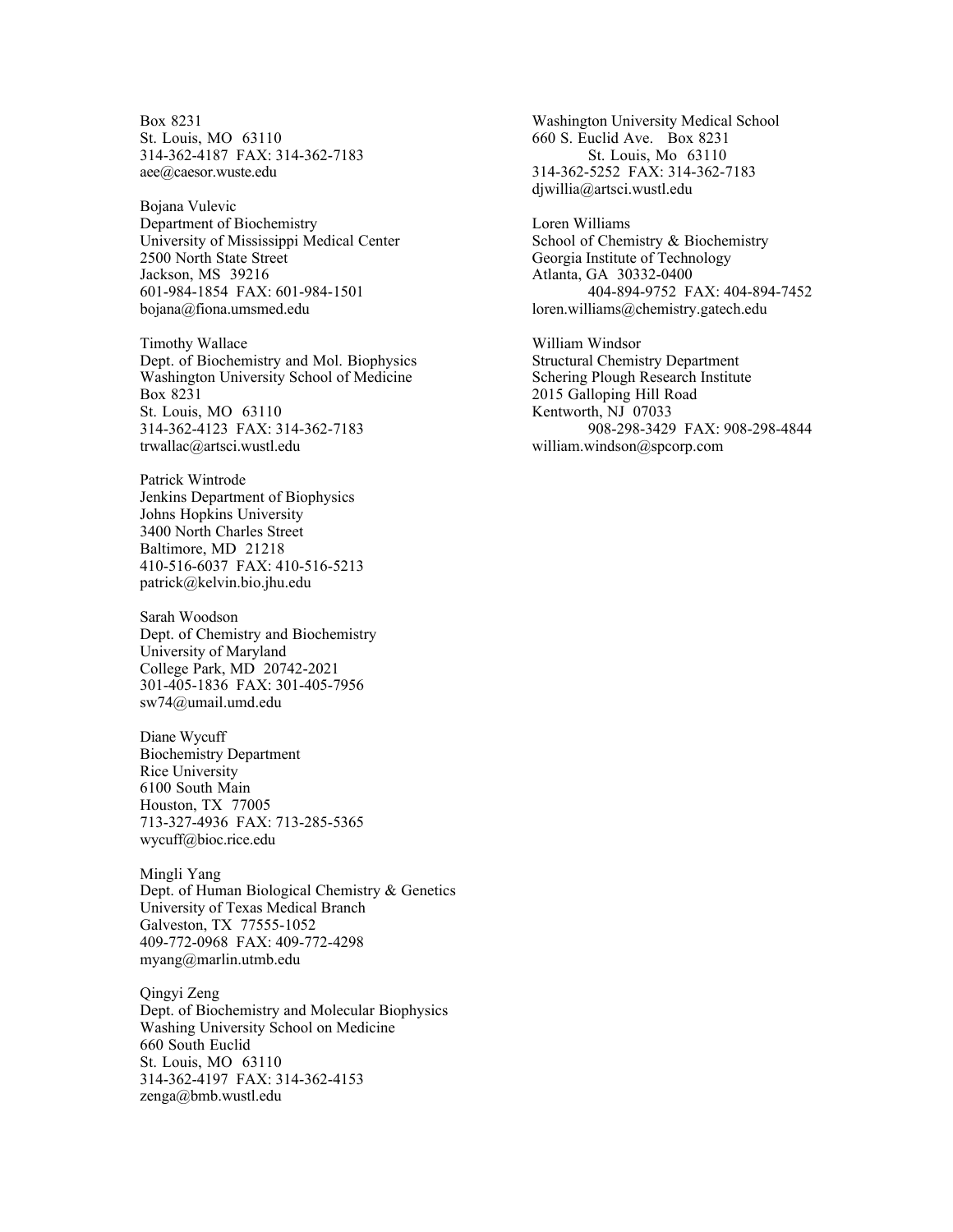Jian Zhu School of Biology Georgia Institute of Technology Atlanta, GA 30332 404-894-8421 FAX: 404-894-0519

Qin Zou Dept. of Biochemistry University of Iowa Iow City, IA 52242 319-353-7936 FAX: 319-353-9570 qzou@blue.weeg.uiowa.edu

## **ADDITIONAL PARTICIPANTS**

Jason Bardi Department of Biochemistry The Johns Hopkins University Baltimore, MD 21218 410-516-7743 FAX: 410-516-6469

Alejandro D'Aquino Department of Biochemistry The Johns Hopkins University Baltimore, MD 21218 410-516-7743 FAX: 410-516-6469

Marina Kasimova Department of Biochemistry The Johns Hopkins University Baltimore, MD 21218 410-516-7743 FAX: 410-516-6469

James Ching Lee Human Biological Chem./Genetics 5-138 MRB, J-55 Galveston, TX 77555-1055 409-772-2281 FAX:409-772-4298 EMB:james.lee@utmb.edu

Timothy Lohman Dept. of Biochem/Mol. Biophysics Washington University School of Medicine 660 S. Euclid Ave., Box 8231 St. Louis, MO 63110-1093 314-362-4393 FAX:314-362-7183

Benjamin Townsend Department of Biochemistry The Johns Hopkins University Baltimore, MD 21218